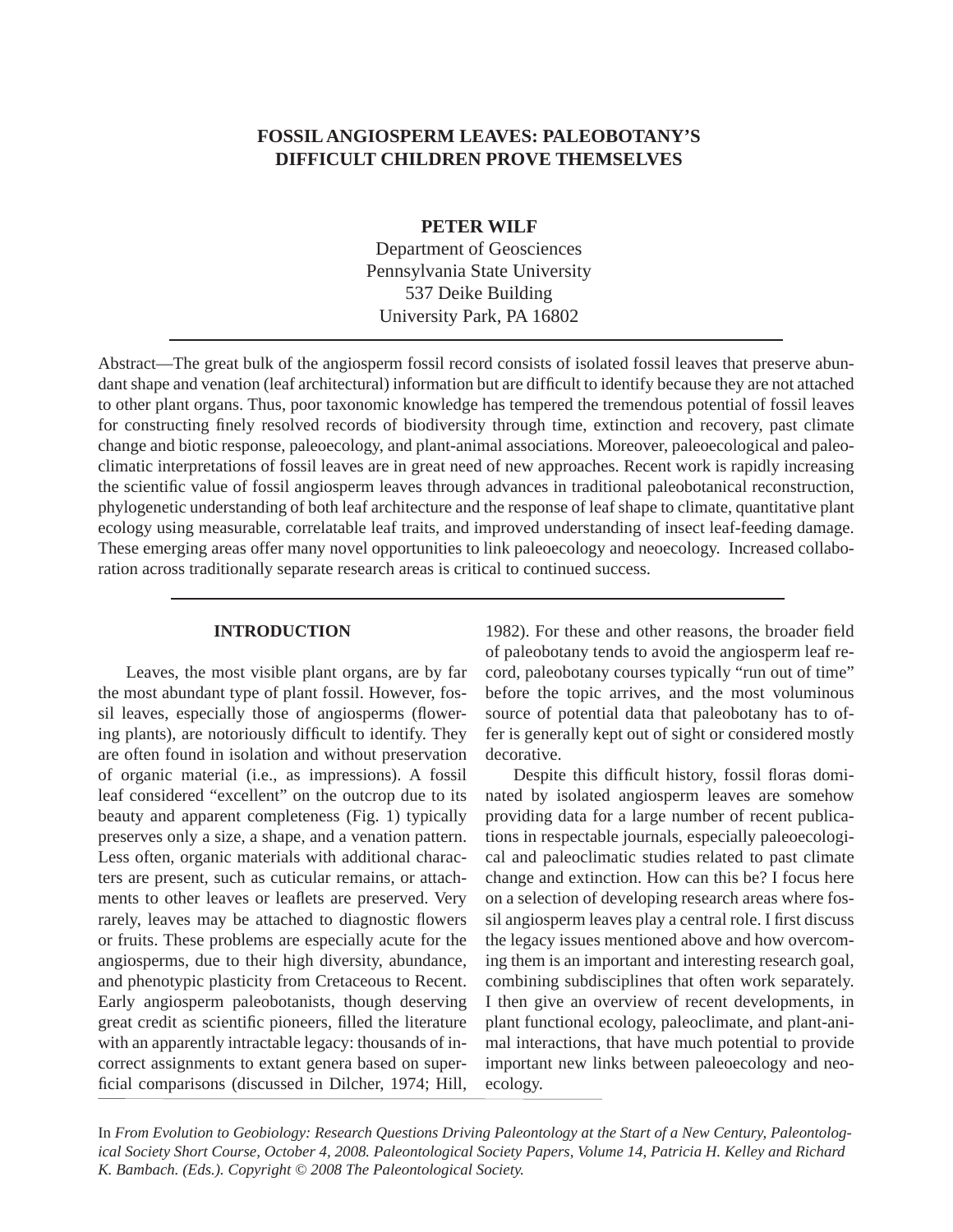

Figure 1—A typical 'problem child' from the Laguna del Hunco flora, early Eocene of Patagonia, Argentina (Museo Paleontológico Egidio Feruglio, MPEF-PB 979; note 1 cm scale bar). This cosmetically attractive, three-lobed leaf is one of 109 specimens of this morphotype in the flora; the morphotype has not been found attached to other plant organs and also apparently lacks organic preservation. The distinctively regular primary veins originating from a single point at the base, along with other features, allow placement in the large family Malvaceae s.l. ( $>$  240 genera,  $>$  4200 species). Further taxonomic placement is unlikely, although there are similarities to the genus *Brachychiton*. Leaf shape in the morphotype, known currently as "Malvaceae sp. TY23," shows wide variation in lobe incision and width as well as leaf size, though placement in a single morphotype is aided by the large sample size, which allows observation of the continuum of variation. Consistent features across the sample include palmate lobation with three (sometimes two) lobes and primary veins originating from a single point; the lobes convex-sided, with pointed acute apices; the lobe sinuses rounded, incised up to >50% to >80% of the distance to midvein; the leaf margin typically untoothed; and the secondary veins brochidodromous (prominently looped) apically but interior (joining the primary veins together) basally. Malvaceae sp. TY23 is a good example of the many types of data fossil leaves typically provide; its presence contributes to the high estimated plant richness of this flora (over 150 leaf morphotypes), its relative abundance to paleoecological data and diversity analyses, its stratigraphic positions to the timing of paleoenvironmental events, its lack of teeth to a warm paleotemperature estimate from the whole flora ( $16.6 \pm 2.0$  deg. C; interestingly, there are teeth on a single specimen), its generally large leaf area (reconstructed as 5344 mm<sup>2</sup> on this specimen) to a moist paleoprecipitation estimate from the whole flora  $(114 + 49.1, -34.3 \text{ cm/y})$ , its area and petiole width  $(2.5 \text{ m/y})$ mm on this specimen) to estimated leaf mass per area (for this specimen:  $89 \text{ g/m}^2$ ,  $95\%$  prediction range 68 to  $117 \text{ g/m}^2$ ), and its abundant and diverse associated insect damage, found on many other plant hosts in the flora as well, to interpretations of elevated plant-animal associations and ecosystem diversity in Eocene Patagonia (Wilf et al. 2003a, 2005a, 2005b). Insect damage on this specimen includes, from top to bottom arrow, polylobate hole feeding (damage type 3 of Labandeira et al. 2007), deeply incised margin feeding (DT15), surface feeding (DT29), and curvilinear hole feeding (DT7, bottom two arrows), all of which are generalist damage types conceivably made by a single feeding insect.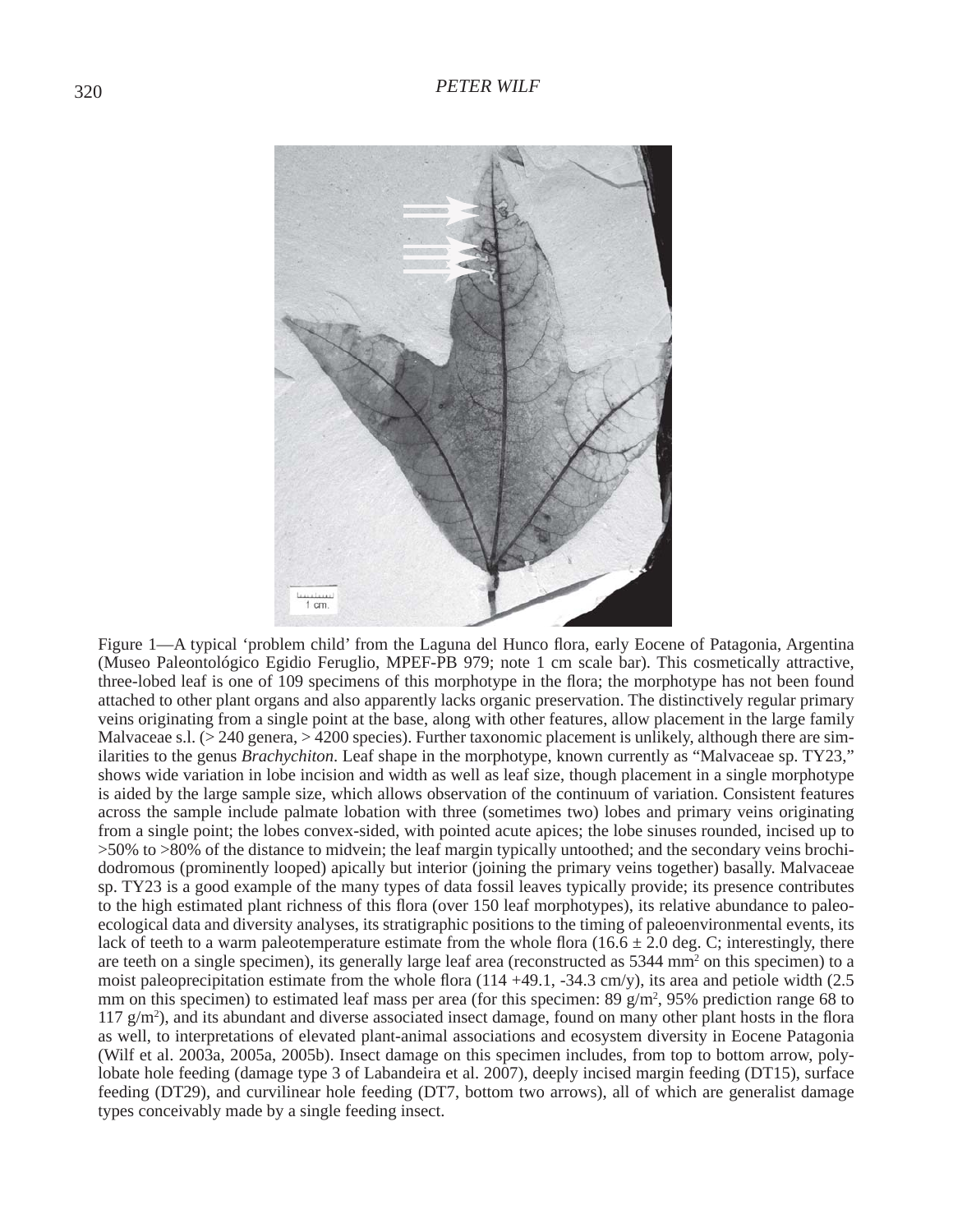### **THE LEAF MORPHOTYPE - TAXONOMY DIALECTIC**

 When anatomical and epidermal features are not preserved, fossil angiosperm leaves are most often reliably assigned using attachments, which are rare (Crane and Stockey, 1985; Manchester et al., 1986; Boucher et al., 2003; Zamaloa et al., 2006), or repeated co-occurrence (Wing and Hickey, 1984; Manchester and Hickey, 2007) with other organs considered diagnostic, most often flowers, fruits, and seeds. This approach attains high botanical precision but usually for a small minority of the leaf species inferred to be present. Thus most leaf floras, including many with high apparent richness, remain poorly known taxonomically. There are exceptions: sustained efforts by S.R. Manchester and colleagues on the typically low-diversity Paleocene floras of the Western Interior USA have deciphered a large percentage of leaf taxa (e.g., Crane et al., 1991; Manchester et al., 1999; Manchester and Hickey, 2007). One significant outcome of botanical reconstructions, underscoring the hazards of identifying isolated fossil leaves, is the frequent recognition of extinct genera. These often incorporate specimens previously diagnosed to extant genera before attachment or associational evidence emerged (Manchester, 1989, 2001; Manchester et al., 1998).

 For leaves without recognized attachments, coassociations, organic material, or anatomy, i.e., the great majority of the record, we turn to the leaf impressions themselves, where we typically find a great deal of data on shape and the fine details of venation (leaf architecture). These features are highly variable and quite subtle among living plants, and it is here that early fossil workers made many mistakes. Widely used, detailed descriptive terminology now exists for leaf architecture (e.g., Hickey, 1973; Ash et al., 1999; Ellis et al., 2009), which has been studied for several extant groups (e.g., Carr et al., 1986; Keating and Randrianasolo, 1988; Hickey and Taylor, 1991; Todzia and Keating, 1991; Gandolfo and Romero, 1992; Liu, 1996; Premoli, 1996; González et al., 2004; Fuller and Hickey, 2005; Martínez-Millán and Cevallos-Ferriz, 2005). However, since a major overview paper by Hickey and Wolfe (1975), which showed systematic signal in leaf architecture with great utility for identifying fossils (e.g., Hickey, 1977; Wolfe, 1977; Wolfe and Wehr, 1987), there has been no detailed or updated

guide to character distribution across the angiosperms; two useful contributions have come from tropical plant identification guides that make extensive use of leaf architecture (Gentry, 1993; Keller, 2004). Thus, fossil leaf identification requires great first-hand knowledge, derived from personal experience of cleared-leaf collections (available in very few institutions), herbaria, and living specimens, of immensely complex visual patterns and their distributions among the world's plants. The need for this broad geographic knowledge is greatest for Cretaceous and Paleogene floras (and many Neogene, especially Miocene assemblages), which typically have little compositional relationship to that of the modern site, or even to the continent where they are found.

 A great opportunity now exists to re-evaluate angiosperm leaf architecture within the overhauled phylogenetic context offered by molecular data (Angiosperm Phylogeny Group, 2003). The phylogenetic signal, homoplasy, and character evolution of leaf architecture can be investigated quantitatively, and this will eventually lead to greater confidence in the phylogenetic significance of particular characters when they are found in fossils. Preliminary work already shows phylogenetic signal and evolutionary patterns across the angiosperms in broad traits such as vein organization, leaf shape, and major venation category (Doyle, 2007; Green and Little, 2007), as well as confirmation and possibility of refinement for many of the patterns noted by Hickey and Wolfe (1975). Phylogenetic signal also emerges in leaf shape variables, long assumed to be convergent, that are significant for paleoclimate estimates (Little et al., 2008, discussed below). Within plant lineages, leaf architectural characters are increasingly used in cladistic evolutionary studies, including characters selected for investigation precisely because they are often preserved in fossil leaves (Doyle and Endress, 2000; Eklund et al., 2004; Fuller and Hickey, 2005; Scharaschkin and Doyle, 2005; Manos et al., 2007).

 Although advancement of phylogenetic leaf architecture will greatly improve hypotheses about the botanical affinities of many fossil angiosperm leaves, the bulk of taxa, especially from older (Cretaceous and Paleogene) floras will remain unidentified for some time to come, especially because the discovery rate of new forms remains high. In addition to taxonomy, there is a strong need to estimate the total number of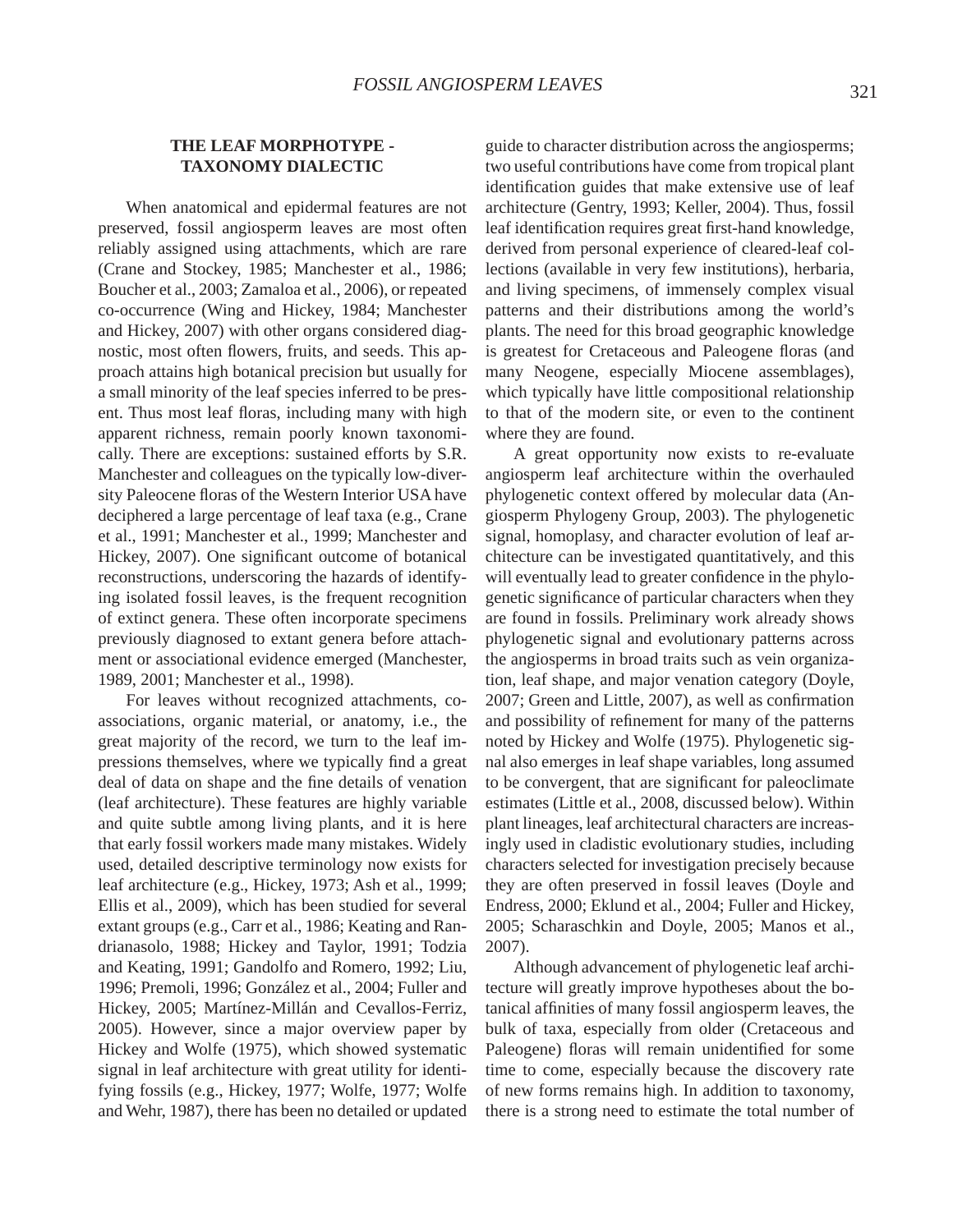species in a flora and analyze their characteristics, as a major data source that can be tied to robust stratigraphy, geochronology, and paleoclimate records. Leaf architecture allows the discrimination of morphologically discrete sets of species-like entities, called morphotypes, within fossil (and extant) floras (Johnson et al., 1989; Ash et al., 1999). Morphotypes are highly defensible compared to the old practice of assigning all fossils, no matter how fragmentary and questionable, to extant genera. They derive from vouchered specimens and are subject to review by later investigators. Leaf morphotypes may or may not be equivalent to named entities; if not, when they are eventually taxonomically assigned they carry no nomenclatural baggage.

 The major advantage of morphotypes is that they can comprise a parataxonomy for an entire fossil flora, usually associated with abundance, paleoecological, and stratigraphic data. They make possible important treatments of whole-flora ecology, diversity, climate analysis, and many other topics, as well as illustrations and descriptions that are free of taxonomic errors. For example, leaf morphotypes play a major role in many studies of regional biodiversity through time, including extinction, recovery, and response to climate change (Wolfe and Upchurch, 1986; Johnson et al., 1989; Wing et al., 1995; Wilf, 2000). Their obvious disadvantage is that they are to various degrees unknown as botanical entities, and their widespread use in high-profile publications perhaps sends a message to students that taxonomy doesn't matter very much. Thus, leaf morphotypes generate reproducible science that has greatly increased the profile of paleobotany in diverse fields such as climate change and paleoclimatology, geochemistry, stratigraphy, ecology, and the other major branches of paleontology. At the same time, they are "difficult children" that often cause unease among botanists and paleobotanists.

 The resolution to this dialectic is collaboration, cooperation, and diversification of interests. Leaf morphotypers typically pursue large sample sizes and statistical significance to test large-scale patterns, and some of the largest and stratigraphically bestconstrained fossil plant collections in the world are the result. However, these collections must be made with great attention to the relatively rare fossil flowers, seeds, fruits, cuticles, and attachments that allow systematics to be done. In addition, eventual publication and proper illustration of all the morphotypes in a flora is essential, even as a parataxonomy, though this rarely occurs (e.g., Hill, 1982; Crane et al., 1990; Dilcher and Lott, 2005; Danehy et al., 2007). Conversely, collections made in pursuit of a small number of targeted botanical entities are much more valuable if a full suite of associated taxa and organs is collected, including leaves, and more so yet if abundance data are captured. These statements are easily made, but in practice it can be quite difficult in the field to broaden one's search image and resource investment beyond the initial target that motivated the field work. Linking morphotyping and systematics from the start of a project is therefore a robust recipe for diverse successes.

 An example of this type of collaboration is a current project on latest Cretaceous and Paleogene fossil floras of Patagonia, Argentina. We have collected more than 12,000 plant fossils with precise stratigraphic control, including more than 400 leaf morphotypes, to answer a set of initial questions about plant diversity, plant-insect associations, paleoclimate, and geochronology (Wilf et al., 2003a, 2005a, 2005b; Iglesias et al., 2007, 2008a). At the same time, the collections allow systematic delineation of many important botanical entities, usually based on leaves with cuticles or attached or associated reproductive structures (Zamaloa et al., 2006; Gandolfo et al., 2006, 2007; González et al., 2007; Wilf et al., 2007, 2008), as well as new ichnotaxonomic entities from fossilized insect folivory (Sarzetti et al., 2008). Thus, simultaneous advances in geological and ecological as well as systematic aspects of paleobotany are being made in a large and productive field area, little investigated since the 1920s and 1930s (Berry, 1925, 1937, 1938). The morphotypes create a stable organizational substrate for hundreds of species represented by thousands of specimens, from which taxonomic entities can be recognized and large-scale questions of pattern can be asked. Less formal cooperation also yields results: bulk collections of late Paleocene leaves in Wyoming that were used in a study of insect damage through time (Wilf et al. 2006) included well-preserved fossil fruits that contributed to resolving an associated Paleocene leaf species long considered enigmatic (now *Browniea serrata*, Nyssaceae: Manchester and Hickey, 2007). In addition, prospecting for fossil plants in the area led to the discovery of an important, <sup>40</sup>Ar-<sup>39</sup>Ar dated volca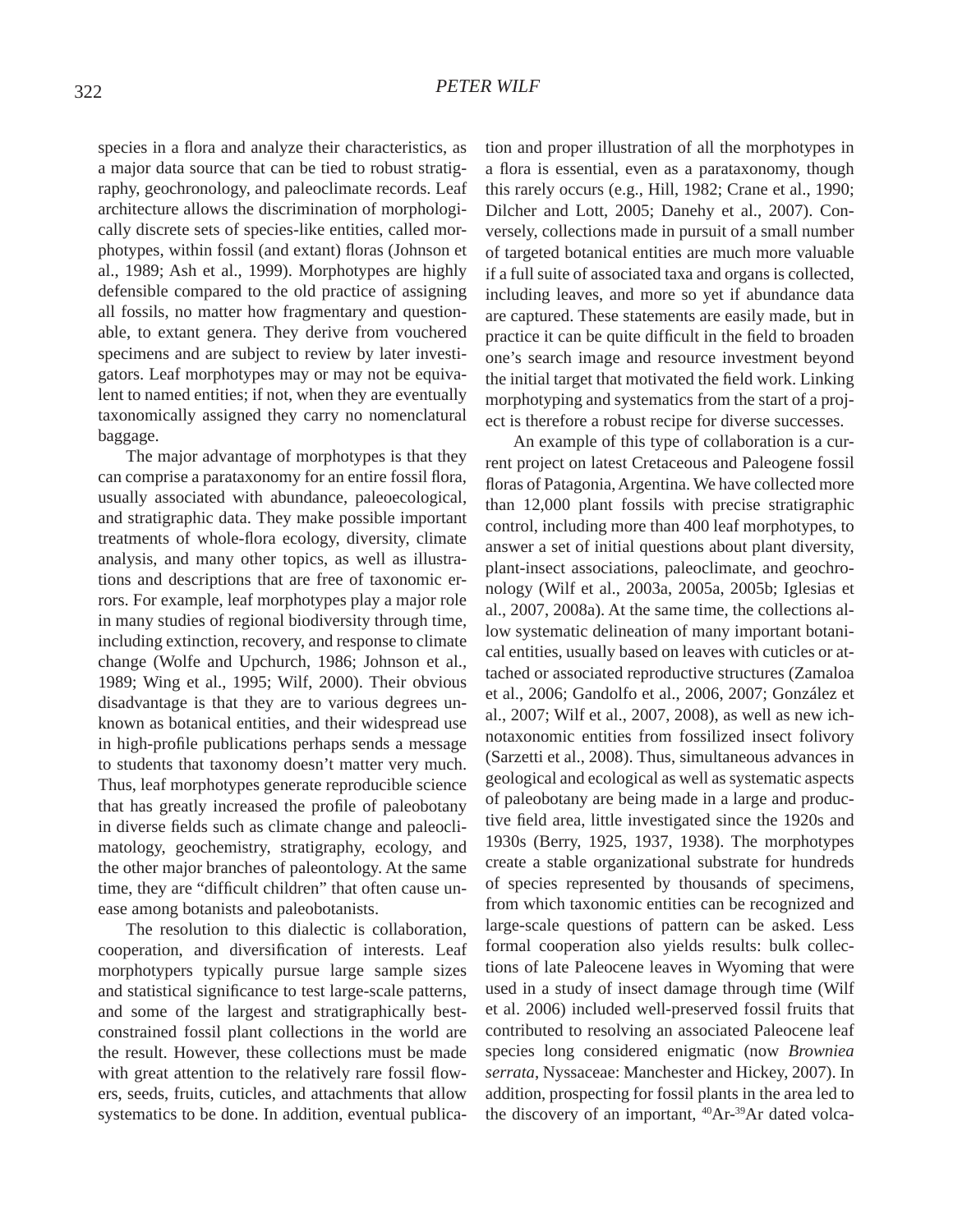nic ash that precisely constrains the floras, including the *Browniea* occurrences (Secord et al., 2006).

 I note in passing the great potential for reinvestigating leaf fossils with epifluorescence microscopy (e.g., Friedrich and Schaarschmidt, 1979; Schaarschmidt, 1982; Kerp and Krings, 1999), which allows rapid scanning of numerous specimens to reveal detailed, informative features on an overlooked few that may have appeared only to be impressions or coalifications under conventional light microscopy. The technique has been highly productive in our lab. For example, in-situ pollen grains in fossil flowers may fluoresce brightly but be invisible under SEM because they are located just under the matrix surface (Iglesias et al., 2008b). Leaf cuticles too fragile to isolate safely with chemicals, and so thin as to be nearly undetectable under ordinary light, can be investigated in-situ and nondestructively (Wilf et al., 2008; Iglesias et al., 2008a).

# **FUNCTIONAL LEAF TRAITS: A QUANTITATIVE LINK FROM PALEOECOLOGY TO NEOECOLOGY**

 Fossil plant deposits contain a vast reserve of undertapped, diverse ecological information (recently reviewed comprehensively by DiMichele and Gastaldo, 2008). Deep-time paleoecology, in general, continues to be dominated by the production of diversity and turnover metrics and relative abundance curves via taxon counting, and by interpretations of taphonomy and depositional environments. Direct quantitative links to neoecological data remain weak but fundamental for testing which current ecological observations have temporal generality, and how current ecosystems evolved. Adding to the paleoecologist's difficulty is a plethora of contending neoecological theories that are difficult or impossible to test with fossils, a prominent example being Hubbell's (2001) neutral theory of biodiversity.

 Quantitative trait ecology is one of the most promising avenues for new breakthroughs in paleoecology because it is built from measurements, usually continuous, of critical functional variables that are strongly tied to the performance and environmental tolerances of organisms (e.g., McGill et al., 2006). Trait values can then be correlated to each other and to variables representing ecological gradients (Wright et al., 2004; Swenson and Enquist, 2007), using straightforward metrics such as  $R^2$  and  $p$ , to reveal how the constituent species of a community vary in resource deployment and life strategy. Traits that typically have high variance within a community are especially informative for interpreting ecology at the species level. However, it is challenging to identify traits that can be measured in fossils or estimated by proxy. For fossil vertebrates, body size has a long history of ecological interpretation from fossils via scaling from tooth dimensions (e.g., Alroy, 1998).

 For plants, leaf mass per area has emerged from a wealth of recent literature in plant ecology as centrally important in defining communities along resource gradients (Reich et al., 1991, 1997, 1999; Ackerly and Reich, 1999; Wright et al., 2004, 2005a, 2005b). Leaf mass per area (which is also the inverse of specific leaf area) varies significantly within sites and correlates significantly with related traits including leaf lifespan (+), leaf toughness (+) and thickness (+), nitrogen content (-), and photosynthetic capacity (-). In turn, these intercorrelated traits also correlate with plant defense and palatability to herbivores; for example, leaves with high leaf mass per area tend to have low concentrations of nitrogen and are thus demonstrably less palatable to insects (Coley, 1983; Coley and Barone, 1996).

 A recent collaboration of 16 ecologists and paleobotanists produced an easily-applied, well-calibrated proxy for fossil leaf mass per area based on the biomechanical scaling relationship between leaf mass and petiole dimensions, normalized to leaf (blade) area (Royer et al., 2007; Fig. 2). Specifically, petiole width is used because it is much more commonly preserved than full petiole length, and when squared, petiole width scales to the petiole's cross-sectional area that supports the leaf mass. Thus, all that is needed from fossil leaves (or leaflets if compound leaves) is petiole (petiolule) width and estimated leaf area. The calibration was based on angiosperms, but importantly for deep-time fossil applications, preliminary gymnosperm data fit the angiosperm calibration well (Royer et al., 2007).

Royer et al. (2007) quantified fossil leaf mass per area for two well-sampled, taxonomically well understood (MacGinitie, 1969; Wolfe and Wehr, 1987) Eocene lake floras with insect-herbivory data: Republic (early Eocene, Washington, humid warm temperate)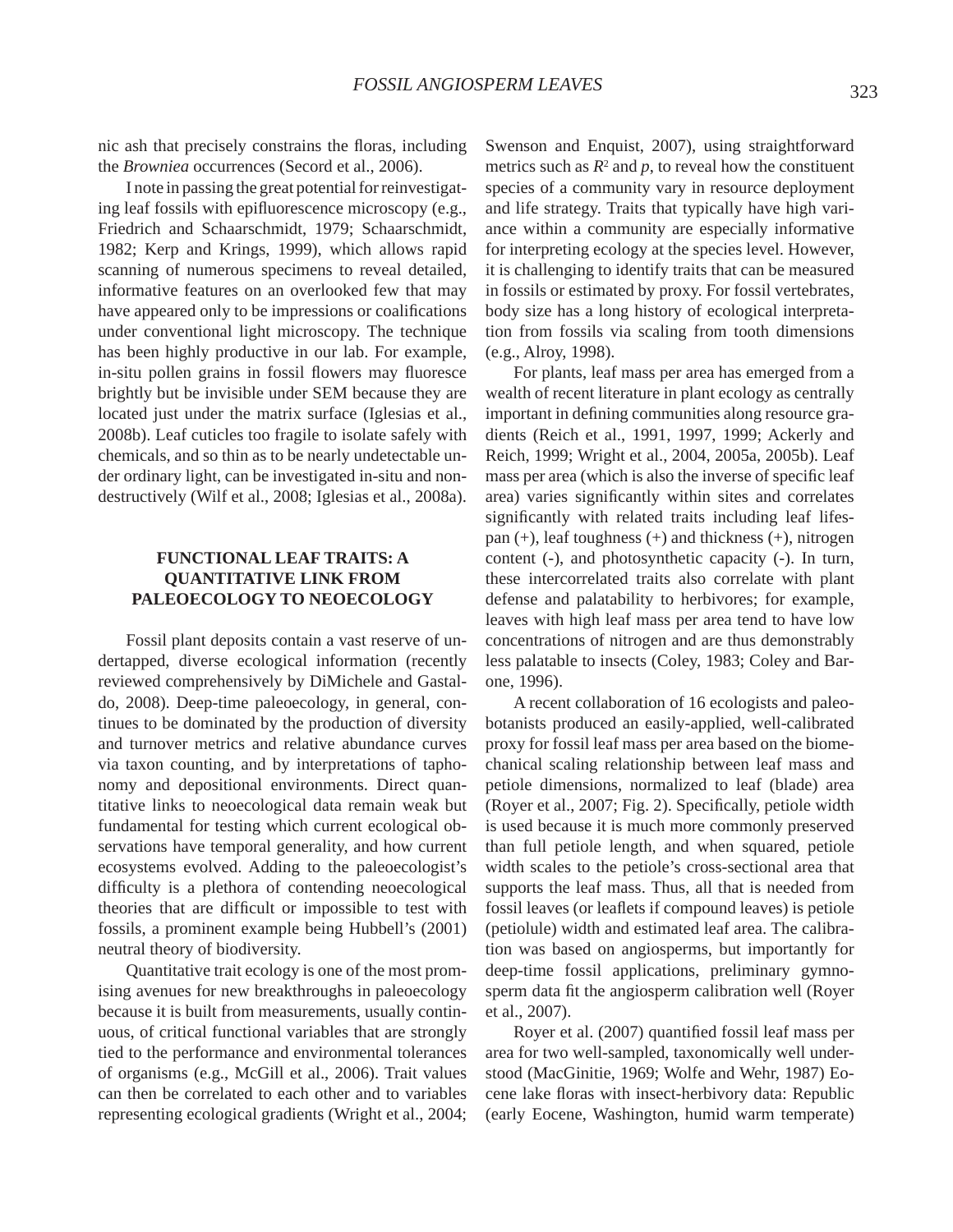

Figure 2—Scaling between petiole width<sup>2</sup> (mm<sup>2</sup>) and leaf dry mass (g), normalized by leaf area (mm<sup>2</sup> and m<sup>2</sup>, respectively), for 667 species-site pairs of extant woody angiosperms from 65 globally distributed sites, redrawn from Royer et al. (2007). Note that the vertical axis shows the desired trait variable, leaf mass per area  $(g m<sup>2</sup>)$ , and that the only input needed from fossil leaves is petiole (petiolule for compound leaves) width and leaf (leaflet) area (horizontal axis). Dots represent the species-site pairs, and triangles represent the site means for sites where ten or more species were sampled. The black and gray lines are the linear regressions for species and sites, respectively (see Royer et al. 2007 for details). Dashed lines represent 95% prediction intervals for the species data.

and Green River (middle Eocene Bonanza site, Utah, seasonally dry subtropical). From modern observations of how leaf mass per area and plant-insect ecology vary with climate (Coley, 1983; summarized in Wilf et al., 2001), Royer et al. predicted, and found, a greater variance of both leaf mass per area and herbivory for the seasonally dry Green River flora than at Republic, as well as an overall negative correlation of herbivory and leaf mass per area. These results showed the Green River sample to contain a mixture of lake-margin species (of Platanaceae and Salicaceae) with high resource availability, presumed fast growth strategy, and high palatability (low leaf mass per area), versus the presumably drought-tolerant, slow-growing, and unpalatable species occupying the rest of the landscape (high leaf mass per area). This study quantitatively confirmed a previous characterization of the variance within Green River plant and plant-insect community ecology based on traditional, qualitative interpretation of fossil plant growth strategy and herbivory in modern analog environments (Wilf et al., 2001). Thus, the approach is ready to use

on less understood fossil floras (for an application to past climate change and herbivory, see Currano et al., 2008). The results also indicate a higher likely rate of nutrient recycling, which increases at lower leaf mass per area, among woody angiosperms at Republic than at Green River.

 This example from paleobotany brings together both plant trait ecology and plant-insect ecology into a straightforward predictive framework for paleoecology. More importantly, it demonstrates the potential for trait ecology to allow direct, productive comparison of fossil and extant communities in terms of niche ecology, climate gradients, plant-animal interactions, and nutrient recycling (see also Royer, 2008).

### **PALEOCLIMATE FROM LEAF FOSSILS: WHICH WAY FORWARD?**

 I am fairly certain that "paleoclimate estimates" would be the top response to any poll of geologists asked the question: "what good are fossil leaves?"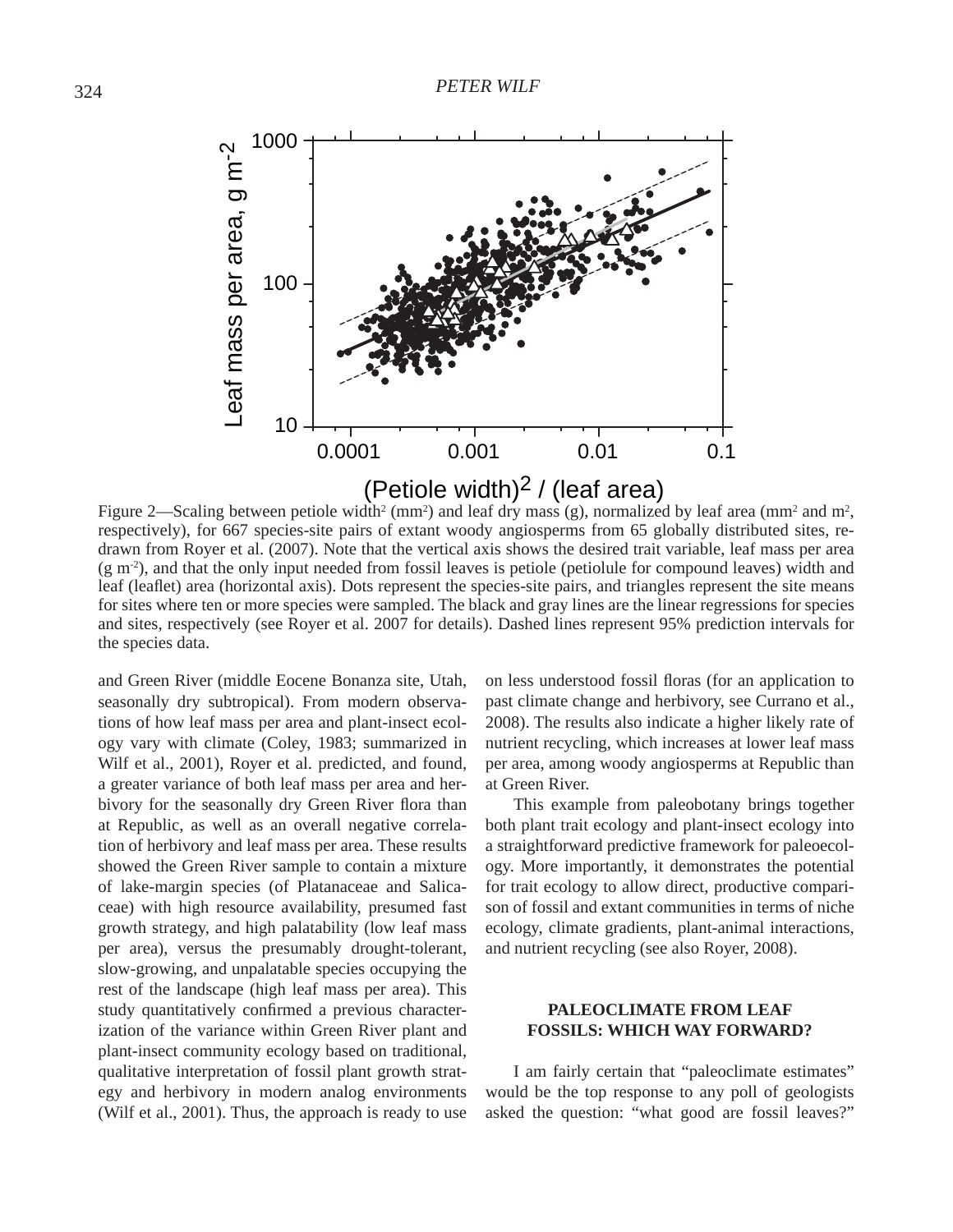Indeed, quantitative paleoclimate estimates are in all likelihood paleobotany's most frequent export to other fields. "How warm was it there?" and "how fast and how much did it cool here?" are core questions for understanding Earth history, and fossil plants have long been major contributors to paleoclimate reconstructions, fossil biome interpretations, intercontinental migration hypotheses, climate simulation constraints, etc. The leaf data have come in two principal forms: analysis of the climatic tolerances of nearest living relatives (e.g., Mosbrugger and Utescher, 1997), which relies on correct taxonomic placement of fossils, and analysis of leaf size and shape variables (i.e., leaf physiognomy; starting with Bailey and Sinnott, 1915), which does not, and is therefore a common use of leaf morphotypes. Many paleotemperature trends quantified from fossil leaf physiognomy, especially leaf-margin analysis (the robust linear correlation of mean annual temperature with the percentage of woody dicot species in a mesic flora that have untoothed leaf margins: Bailey and Sinnott, 1915; Wolfe, 1979), have been validated by marine isotopic and other independent data for important intervals of global warming and cooling near the Cretaceous-Paleogene, Paleocene-Eocene, and Eocene-Oligocene boundaries (Wolfe and Poore, 1982; Wolfe, 1992; Wing et al., 2000, 2005; Wilf et al. 2003b). This general topic, its rich history, and many associated issues have been reviewed exhaustively elsewhere, most recently and effectively by Greenwood (2007), and I concentrate here on a few directions I consider most productive.

The first is the future of multivariate leaf physiognomy. In a major breakthrough, Wolfe (1993, 1995) showed the significant contribution to climate signal in extant floras that comes not only from the among-species mean of leaf margin state (toothed or untoothed, i.e., leaf-margin analysis) at a site but also from 28 other shape characters, and he developed a method for using this signal in paleoclimate estimates known as CLAMP (climate leaf analysis multivariate program). In my first paper (Wilf, 1997), I found that the additional characters, unfortunately, did not improve temperature estimates in extant floras over leaf-margin analysis, despite requiring many times more work. This straightforward conclusion has been repeatedly validated (see Greenwood, 2007 for review), and no defense of CLAMP has emerged that has refuted it. Other work has shown that temperature seasonality

signals in CLAMP are statistical byproducts of the modern correlation of temperature and temperature seasonality (Jordan, 1996) and that leaf sizes are significantly biased towards small leaves in the CLAMP database, particularly affecting rainfall estimates by inflating them (Wilf et al., 1998, 1999). I note here that the leaf-size bias in the calibration data is also very likely to distort paleoaltitude estimates using CLAMP, which use fossil leaves to estimate differences in mean annual enthalpy between coeval coastal reference and inland target floras (e.g., Wolfe et al., 1997, 1998). This is because enthalpy (which has a specific humidity component that correlates with leaf size) will be overestimated more for the coastal reference flora, due to its larger leaves, than for the targeted inland flora, inflating the enthalpy difference and thus the paleoelevation estimate for the inland site.

 Seeking an alternative to CLAMP, I began a new project to improve multivariate leaf physiognomy and to recover the additional climate signal that Wolfe first identified in the CLAMP project. Two significant problems to overcome were first, that CLAMP relied on discrete character states rather than continuous measurements, and second, that after observing many colleagues scoring leaves, it was clear that different investigators were not likely to score the same leaf the same way using Wolfe's instructions (Wilf, 1997). Rapid, computerized measurement of leaf outlines on ordinary desktop computers had just (ca. 2000) become possible and seemed to be an excellent procedure for solving both problems.

 Working with two undergraduates (Huff et al., 2003), I developed a set of computer-assisted, highly reproducible, continuous measurements including various combinations and ratios of area, perimeter, tooth count, and tooth area measurements, and showed that these varied in the predicted way between one wet tropical site (Panama) and two temperate (Pennsylvania) extant sites: the tropical site's leaves (or leaflets when compound) were, by among-species mean, more circular and less dissected, with smaller and fewer teeth. Due to the central role of digital leaf images, we coined the method "digital leaf physiognomy" (Huff et al., 2003). A major follow-up paper using leaf collections by E.A. Kowalski and D.L. Dilcher examined these and 14 additional sites from the Eastern USA, finding significant linear correlations between most of the digital leaf physiognomy characters and mean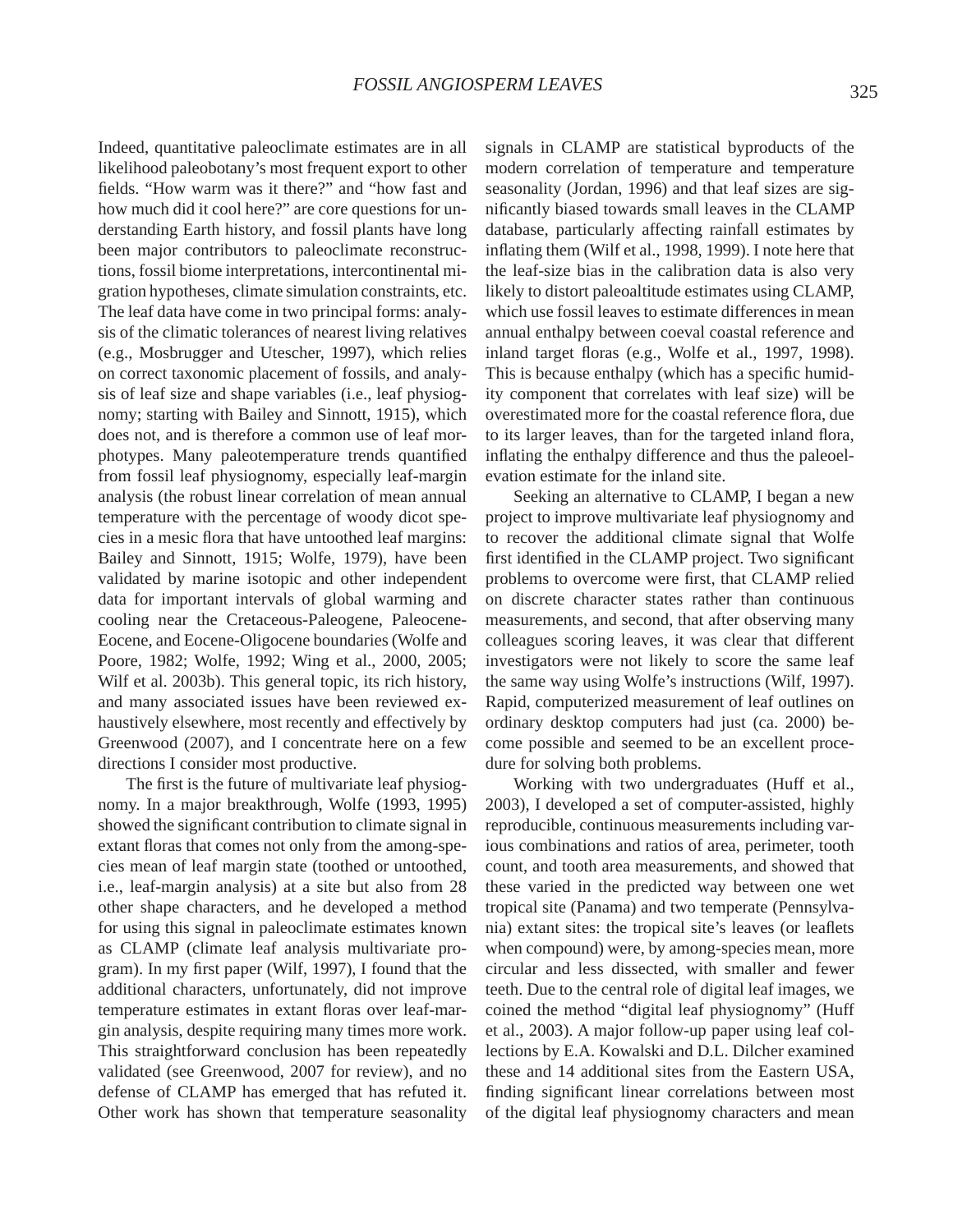annual temperature (Royer et al. 2005). Importantly, several correlations passed digital fragmentation tests and showed promise for use in fossil floras. Another benefit of the method is that it appears to dampen an important bias, whereby species near bodies of water analogous to depocenters are more often toothed than those in adjacent forest from the same climate (Burnham et al., 2001). However, additions of a few floras from outside the Eastern USA altered the correlations somewhat (Cariglino, 2007), and it is clear that a great deal of additional calibration data from more regions will be needed before major applications can be made to fossil floras (D.L. Royer et al., work in progress). Moreover, the amount of labor needed to measure the new variables from imperfectly preserved fossil leaves exceeds CLAMP (Cariglino, 2007), and thus future acceptance of the method depends on whether the labor is justified with significantly improved climate estimates.

 The digital leaf physiognomy project has had many synergistic outcomes, currently in very early stages, that are at least as interesting for future investigations as the initial climatic correlations and applications because they provide new, explicit, and quantitative links between paleoecology and neoecology. The wealth of continuously measured, novel leaf-shape data that is emerging has high statistical significance and ecological importance (Royer et al., 2008). The data can be placed on phylogenetic trees to measure historical effects, and they can also be correlated to other vegetational traits (Royer et al., 2005, and see above).

 Preliminary work (Little et al., 2008) shows that nearly all of the leaf traits used in leaf-margin analysis and digital leaf physiognomy, and presumably in CLAMP as well (including tooth traits), have slight to strong, significant historical (phylogenetic) signal. Thus, Little et al. are demonstrating that the core assumptions underlying leaf-physiognomic methods need overhaul: that leaf shape is primarily controlled by climate, that phylogeny is insignificant, and therefore that the species at a site can be treated as statistically independent entities. Continued investigation along these lines is likely to help explain the much-debated "regional differences" in leaf-climate responses (e.g., Greenwood et al., 2004; Aizen and Ezcurra, 2008) and to allow phylogenetic adjustments of paleoclimate estimates for fossil floras with no modern regional analogs. The Little et al. initial results are also validated by the work mentioned above that showed phylogenetic signal in leaf-shape data mapped on trees (Doyle, 2007; Green and Little, 2007).

 Leaf physiognomy science is entering a new phase wherein high reproducibility of measurements and improved phylogenetic context both allow significant improvements in characterizing the taxonomy, paleoclimate, and ecology of fossil floras. This is a far more productive and interesting route forward than the continuing proliferation of papers on "equation-testing" and revisitation of old arguments about CLAMP (for review see Greenwood, 2007). A broad approach is also more likely to keep leaf physiognomy involved in relevant and diverse science while geochemical paleoclimate proxies for the terrestrial realm advance quickly (Weijers et al., 2007; Snell et al. 2007; Schouten et al., 2008).

# **CALIBRATING INSECT-DAMAGE RICHNESS FOR PALEOECOLOGY AND NEOECOLOGY**

 Clearly one of the most productive contributions of fossil leaves is their uniquely diverse and abundant preservation of insect-feeding damage. No other type of fossil preserves such rich, direct evidence of two levels of the food web in a single specimen, often combined with the full stratigraphic context, high sample size, and other contextual data offered by fossil leaf collections such as paleoclimate data, leaf trait data (see above), and host-plant abundance and phylogeny. Thus, fossil insect damage offers a tremendous opportunity to study and time the response of plant-insect feeding associations to major environmental stresses and climate change (Labandeira et al., 2002a; Wilf et al., 2006; Currano et al., 2008). This topic, with obvious relevance to today's changing ecosystems, has been extensively reviewed recently (Labandeira, 2005; Wilf, 2008), and the example of Eocene herbivory in the context of leaf mass per area and climate (Royer et al., 2007) is given above. Here, I briefly discuss some important aspects of the bedrock data source, insect damage types (DTs) that occur on fossil leaves (a few examples shown in Fig. 1), what is needed to under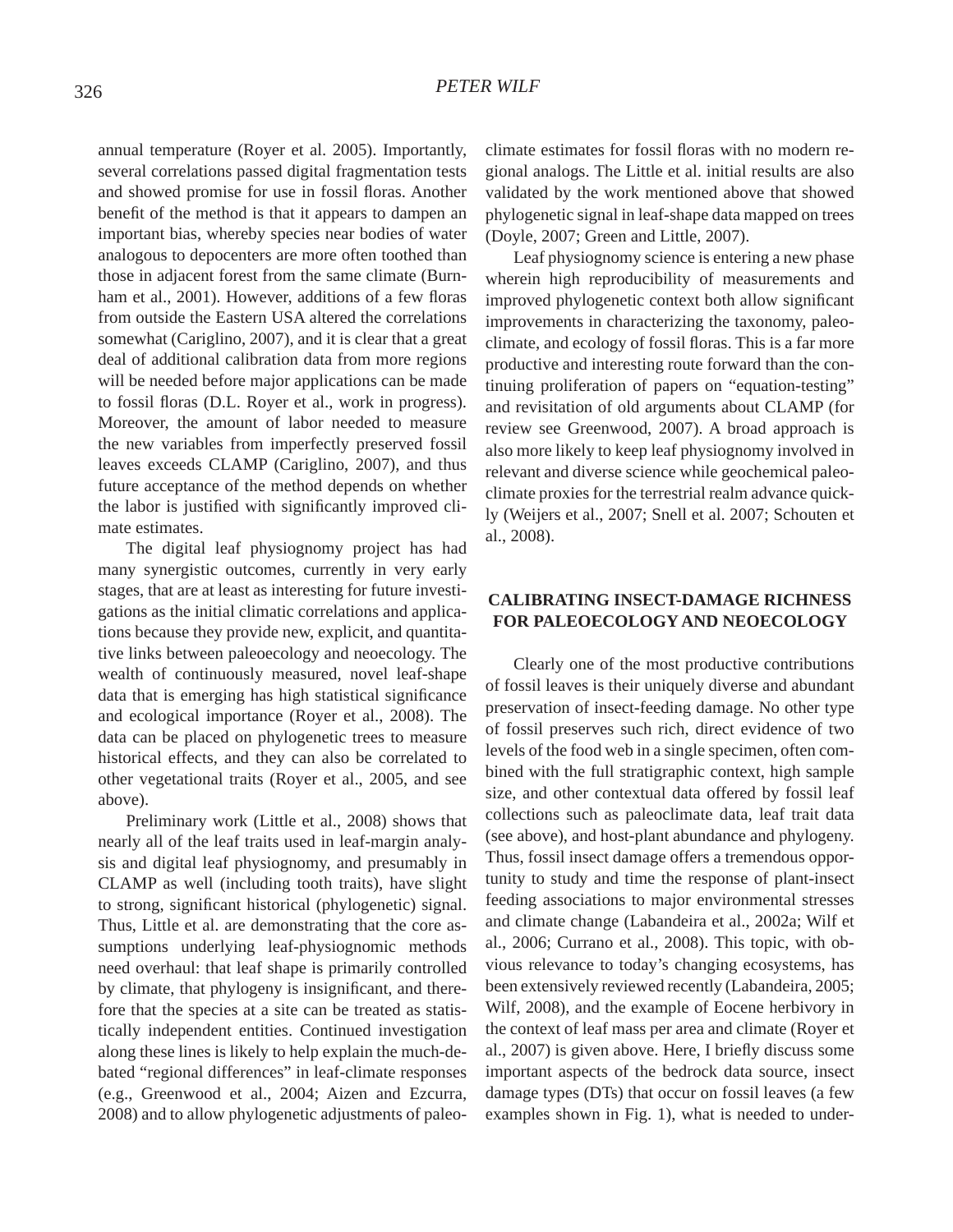stand them better, and their potential as a strong link to neoecology.

 Ecologists have living herbivores available for counting, and they have not needed a system for quantifying richness of insect damage (but see below). Instead, insect damage is usually quantified as a rate: amount of leaf tissue removed per unit time. Recognition of insect damage types originated to quantify the full richness of insect feeding on Paleocene and Eocene floras from Wyoming (Wilf and Labandeira, 1999). The fossil DTs have since been expanded, illustrated, and described using several fossil floras (e.g., Labandeira, 2002; Labandeira et al., 2002b). The working catalog of fossil DTs, now numbering more than 150, is maintained in an open-access, fully illustrated, continuously updated, printable Internet guide (Labandeira et al., 2007).

 The DTs parallel leaf morphotypes in many ways in terms of taxonomic issues. They are informal, operational units that represent the insect-feeding richness on a flora. Although some may find the inherent concept of "morphotypes on morphotypes" unsettling, this allows characterization of the full spectrum of damage richness on all the host plants in a flora. As for leaf morphotypes, the eventual incorporation of DTs into formal taxonomic entities is essential, especially for those that can be linked to a well-defined culprit (Wilf et al., 2000; Sarzetti et al., 2008), but the discovery rate is much higher than the description rate. A major difference from leaf morphotypes, which usually correspond to inferred species entities, is that the correspondence of DTs to real herbivore species is highly variable, and for the most part unquantified. Whereas the mine, gall, and other "specialized" damage types on a particular plant host typically each represent one or only a few herbivore species (Johnson and Lyon, 1991; Russo, 2007), generalized feeding, such as most external foliage feeding, is much harder to pinpoint. A few herbivore species at a site may make many kinds of damage on many plant species (Basset and Höft, 1994).

 Therefore, a major effort is needed in living forests to calibrate the insect damage types to the number of herbivore species that make them. This work, underway in a pilot project, will lead to more informed interpretations of fossil damage occurrences and will also produce important natural history data. Moreover, calibration should make possible an alternative measure of past arthropod diversity through time and enable this conspicuous data source to be used for ecological studies in living forests. For example, insect feeding richness can be monitored for its response to current climate change, a natural and relevant extension of results from the deep-time fossil record, projected to neoecology.

#### **ACKNOWLEDGMENTS**

 I especially thank these current and former members of my lab group for their many stimulating contributions: Stefan Little, Dana Royer, Ellen Currano, Bárbara Cariglino, Ari Iglesias, Daniel Danehy, and David Janesko. Many colleagues, whose work is cited, have strongly influenced my thinking. Richard Bambach, Rebecca Horwitt, Dana Royer, and two anonymous reviewers provided helpful comments. For recent financial support of some of the research discussed here, I thank the National Science Foundation (grant DEB-0345750), the David and Lucile Packard Foundation, the Petroleum Research Fund (grant 40546- AC8), the Ryan Family Foundation, and the ARC-NZ Research Network for Vegetation Function, supported by the Australian Research Council (to Mark Westoby, for the meetings leading to Royer et al. 2007).

#### **REFERENCES**

- ACKERLY, D. D. and P. B. REICH. 1999. Convergence and correlations among leaf size and function in seed plants: a comparative test using independent contrasts. American Journal of Botany, 86:1272-1281.
- AIZEN, M. A. and C. EZCURRA. 2008. Do leaf margins of the temperate forest flora of southern South America reflect a warmer past? Global Ecology and Biogeography, 17:164-174.
- ALROY, J. 1998. Cope's Rule and the dynamics of body mass evolution in North American fossil mammals. Science, 280:731-734.
- ANGIOSPERM PHYLOGENY GROUP. 2003. An update of the Angiosperm Phylogeny Group classification for the orders and families of flowering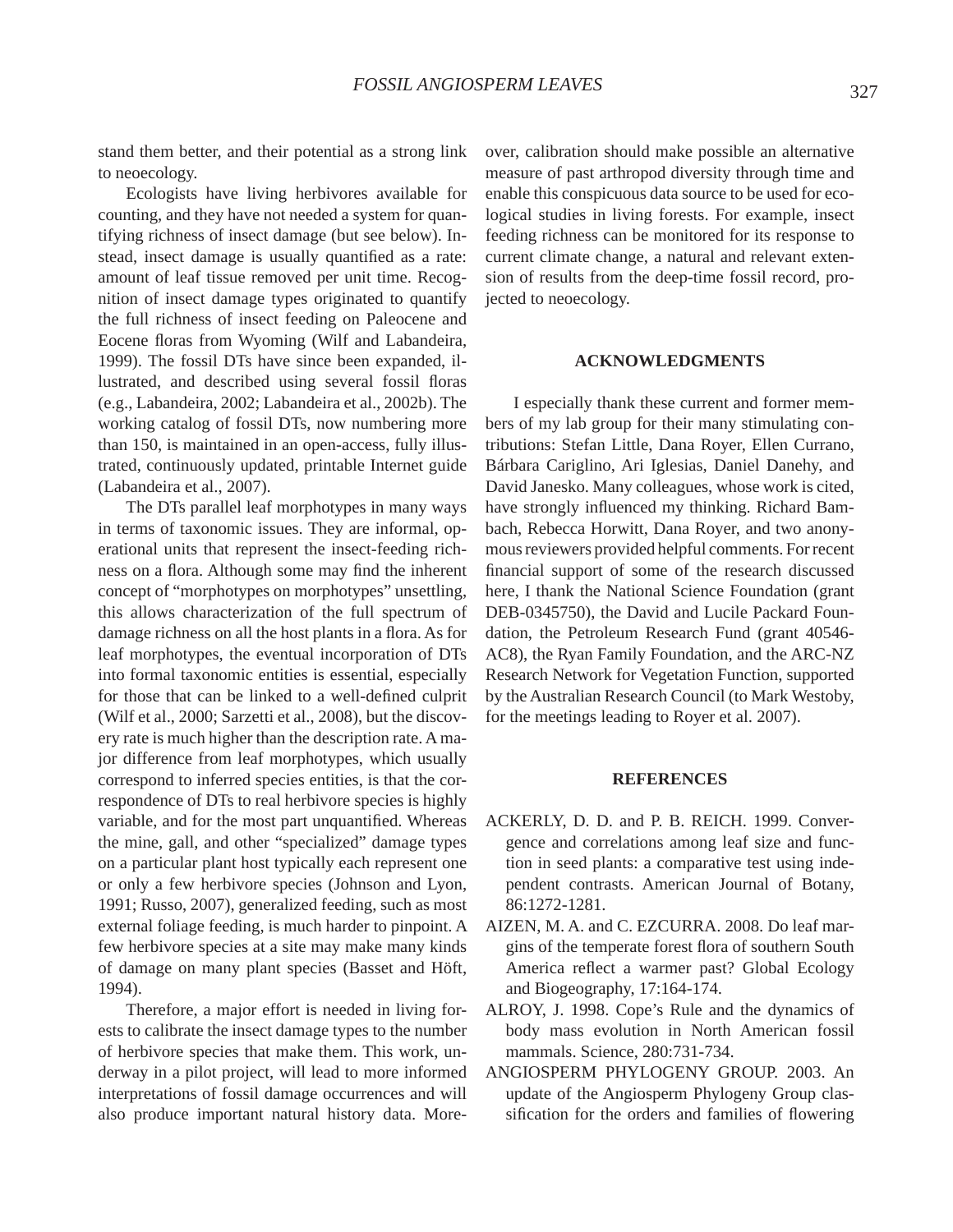plants: APG II. Botanical Journal of the Linnean Society, 141:399-436.

- ASH, A. W., B. ELLIS, L. J. HICKEY, K. R. JOHN-SON, P. WILF, and S. L. WING. 1999. Manual of Leaf Architecture: Morphological Description and Categorization of Dicotyledonous and Net-Veined Monocotyledonous Angiosperms. Smithsonian Institution, Washington, D.C., www.peabody.yale. edu/collections/pb/MLA.pdf
- BAILEY, I. W. and E. W. SINNOTT. 1915. A botanical index of Cretaceous and Tertiary climates. Science, 41:831-834.
- BASSET, Y. and R. HÖFT. 1994. Can apparent leaf damage in tropical trees be predicted by herbivore load or host-related variables? A case study in Papua New Guinea. Selbyana, 15:3-13.
- BERRY, E. W. 1925. A Miocene flora from Patagonia. Johns Hopkins University Studies in Geology, 6:183-251.
- BERRY, E. W. 1937. A Paleocene flora from Patagonia. Johns Hopkins University Studies in Geology, 12:33-50.
- BERRY, E. W. 1938. Tertiary flora from the Río Pichileufú, Argentina. Geological Society of America Special Paper, 12:1-149.
- BOUCHER, L. D., S. R. MANCHESTER, and W. S. JUDD. 2003. An extinct genus of Salicaceae based on twigs with attached flowers, fruits, and foliage from the Eocene Green River Formation of Utah and Colorado, USA. American Journal of Botany, 90:1389-1399.
- BURNHAM, R. J., N. C. A. PITMAN, K. R. JOHN-SON, and P. WILF. 2001. Habitat-related error in estimating temperatures from leaf margins in a humid tropical forest. American Journal of Botany, 88:1096-1102.
- CARIGLINO, B. 2007. Paleoclimatic analysis of the Eocene Laguna del Hunco, Green River, and Republic floras using digital leaf physiognomy. M.S. thesis, Pennsylvania State University, 104 p.
- CARR, D. J., S. G. M. CARR, and J. R. LENZ. 1986. Leaf venation in *Eucalyptus* and other genera of Myrtaceae: implications for systems of classification of venation. Australian Journal of Botany, 34:53-62.
- COLEY, P. D. 1983. Herbivory and defensive characteristics of tree species in a lowland tropical forest. Ecological Monographs, 53:209-233.
- COLEY, P. D., and J. A. BARONE. 1996. Herbivory and plant defenses in tropical forests. Annual Review of Ecology and Systematics, 27:305-335.
- CRANE, P. R. and R. A. STOCKEY. 1985. Growth and reproductive biology of *Joffrea speirsii* gen. et sp. nov., a *Cercidiphyllum*-like plant from the Late Paleocene of Alberta, Canada. Canadian Journal of Botany, 63:340-364.
- CRANE, P. R., S. R. MANCHESTER, and D. L. DILCHER. 1990. A preliminary survey of fossil leaves and well-preserved reproductive structures from the Sentinel Butte Formation (Paleocene) near Almont, North Dakota. Fieldiana Geology, 20:1-63.
- CRANE, P. R., S. R. MANCHESTER, and D. L. DILCHER. 1991. Reproductive and vegetative structure of *Nordenskioldia* (Trochodendraceae), a vesselless dicotyledon from the Early Tertiary of the Northern Hemisphere. American Journal of Botany, 78:1311-1334.
- CURRANO, E. D., P. WILF, S. L. WING, C. C. LABANDEIRA, E. C. LOVELOCK, and D. L. ROYER. 2008. Sharply increased insect herbivory during the Paleocene-Eocene thermal maximum. Proceedings of the National Academy of Sciences USA, 105:1960-1964.
- DANEHY, D. R., P. WILF, and S. A. LITTLE. 2007. Early Eocene macroflora from the Red Hot Truck Stop locality (Meridian, Mississippi, USA). Palaeontologia Electronica 10:article 10.3.17A, palaeoelectronica.org/2007\_3/132/index.html.
- DILCHER, D. L. 1974. Approaches to the identification of angiosperm leaf remains. Botanical Review, 40:1-157.
- DILCHER, D. L. and T. A. LOTT. 2005. A middle Eocene fossil plant assemblage (Powers Clay Pit) from western Tennessee. Florida Museum of Natural History Bulletin, 45:1-43.
- DIMICHELE, W. A. and R. A. GASTALDO. 2008. Plant paleoecology in deep time. Annals of the Missouri Botanical Garden, 95:144-198.
- DOYLE, J. A. 2007. Systematic value and evolution of leaf architecture across the angiosperms in light of molecular phylogenetic analyses. Courier Forschungsinstitut Senckenberg, 258:37.
- DOYLE, J. A. and P. K. ENDRESS. 2000. Morphological phylogenetic analysis of basal angiosperms: comparison and combination with molecular data.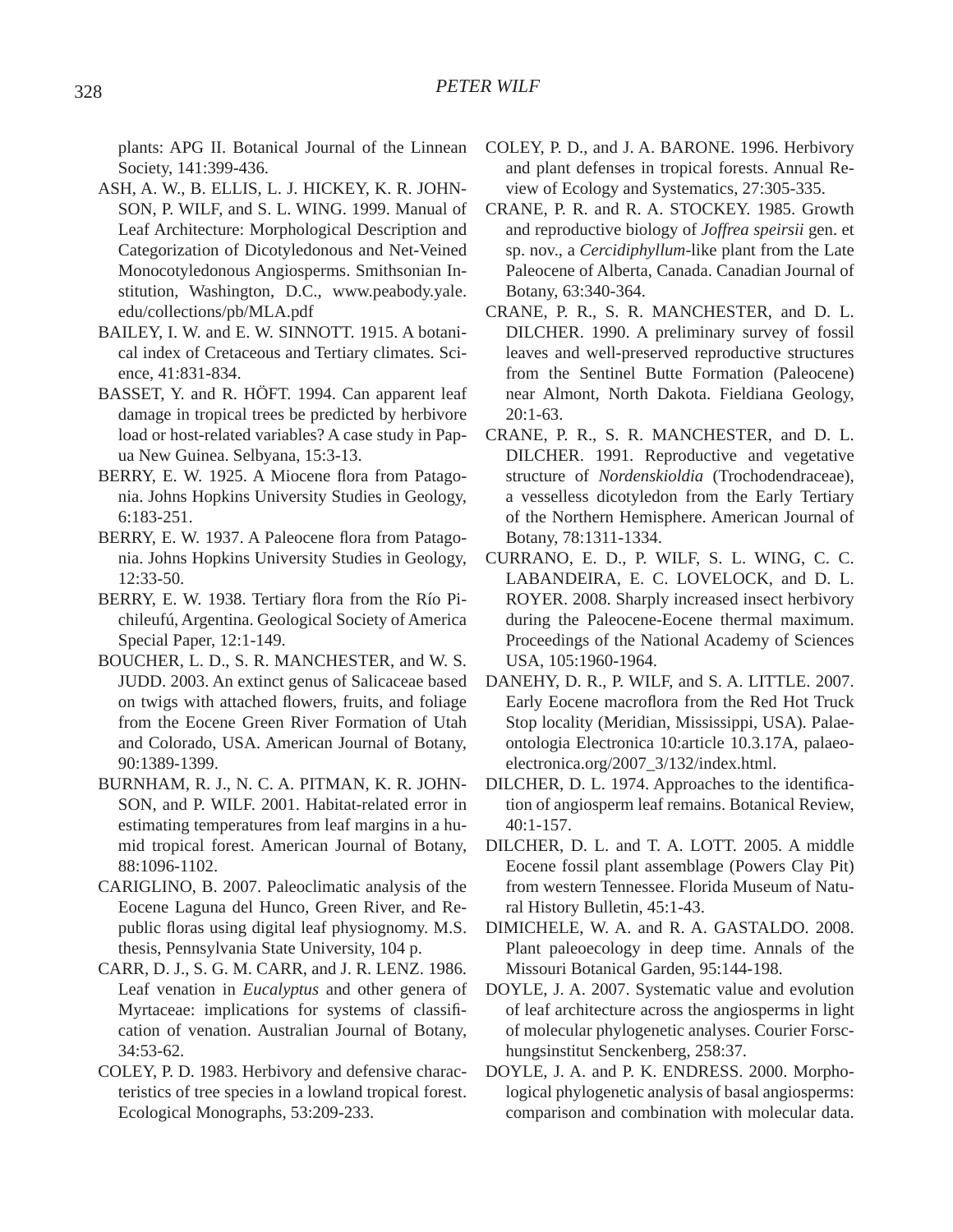International Journal of Plant Sciences, 161:S121- S153.

- EKLUND, H., J. A. DOYLE, and P. S. HERENDEEN. 2004. Morphological phylogenetic analysis of living and fossil Chloranthaceae. International Journal of Plant Sciences 165:107-151.
- ELLIS, B., D. DALY, L. J. HICKEY, K. R. JOHN-SON, J. MITCHELL, P. WILF, and S. L. WING. 2009. Manual of Leaf Architecture. Cornell University Press, Ithaca, in press.
- FRIEDRICH, W. L. and F. SCHAARSCHMIDT. 1979. Epi fluorescence of fossil plants. Zeiss-information 24:16-18.
- FULLER, D. Q. and L. J. HICKEY. 2005. Systematics and leaf architecture of the Gunneraceae. Botanical Review, 71:295-353.
- GANDOLFO, M. A. and E. J. ROMERO. 1992. Leaf morphology and a key to species of *Nothofagus* Bl. Bulletin of the Torrey Botanical Club, 119:152- 166.
- GANDOLFO, M. A., C. C. GONZÁLEZ, M. C. ZA-MALOA, N. R. CÚNEO, and P. WILF. 2006. *Eucalyptus* (Myrtaceae) macrofossils from the early Eocene of Patagonia, Argentina. Botanical Society of America Annual Meeting, Chico, CA, abstract 473.
- GANDOLFO, M. A., M. C. ZAMALOA, C. C. GONZÁLEZ, N. R. CÚNEO, P. WILF, and K. R. JOHNSON. 2007. Bixaceae: a tropical component of the early Eocene Laguna del Hunco paleoflora, Chubut, Patagonia, Argentina. Geological Society of America Abstracts with Programs, 39:585.
- GENTRY, A. H. 1993. A field guide to the families and genera of woody plants of northwest South America (Colombia, Ecuador, Peru), with supplementary notes on herbaceous taxa. Conservation International, Washington, DC.
- GONZÁLEZ, C. C., M. A. GANDOLFO, and N. R. CÚNEO. 2004. Leaf architecture and epidermal characters of the Argentinean species of Proteaceae. International Journal of Plant Sciences, 165:521-526.
- GONZÁLEZ, C. C., M. A. GANDOLFO, N. R. CÚ-NEO, P. WILF, and K. R. JOHNSON. 2007. Revision of the Proteaceae macrofossil record from Patagonia, Argentina. Botanical Review, 73:235-266.
- GREEN, W. A. and S. A. LITTLE. 2007. Leaf characters across families and orders of angiosperms:

testing the utility of Compendium Index Categories for taxonomic identification and phylogenetic analysis of modern cleared leaves. Botanical Society of America Annual Meeting, Chicago, abstract 2165.

- GREENWOOD, D. R. 2007. Fossil angiosperm leaves and climate: from Wolfe and Dilcher to Burnham and Wilf. Courier Forschungsinstitut Senckenberg, 258:95-108.
- GREENWOOD, D. R., P. WILF, S. L. WING, and D. C. CHRISTOPHEL. 2004. Paleotemperature estimation using leaf-margin analysis: is Australia different? Palaios, 19:129-142.
- HICKEY, L. J. 1973. Classification of the architecture of dicotyledonous leaves. American Journal of Botany, 60:17-33.
- HICKEY, L. J. 1977. Stratigraphy and paleobotany of the Golden Valley Formation (Early Tertiary) of western North Dakota. GSA Memoir, 150:1-183.
- HICKEY, L. J. and D. W. TAYLOR. 1991. The leaf architecture of *Ticodendron* and the application of foliar characters in discerning its relationships. Annals of the Missouri Botanical Garden, 78:105- 130.
- HICKEY, L. J. and J. A. WOLFE. 1975. The bases of angiosperm phylogeny: vegetative morphology. Annals of the Missouri Botanical Garden, 62:538- 589.
- HILL, R. S. 1982. The Eocene megafossil flora of Nerriga, New South Wales, Australia. Palaeontographica Abteilung B: Palaeophytologie, 181:44- 77.
- HUBBELL, S. P. 2001. The Unified Neutral Theory of Biodiversity and Biogeography. Princeton University Press, Princeton, 396 p.
- HUFF, P. M., P. WILF, and E. J. AZUMAH. 2003. Digital future for paleoclimate estimation from fossil leaves? Preliminary results. Palaios 18:266- 274.
- IGLESIAS, A., P. WILF, K. R. JOHNSON, A. B. ZA-MUNER, N. R. CÚNEO, S. D. MATHEOS, and B. S. SINGER. 2007. A Paleocene lowland macroflora from Patagonia reveals significantly greater richness than North American analogs. Geology, 35:947-950.
- IGLESIAS, A., P. WILF, M. A. GANDOLFO, S. A. LITTLE, K. R. JOHNSON, A. ZAMUNER, C. C. LABANDEIRA, and N. R. CÚNEO. 2008a. Paleocene Patagonian floras: in situ cuticles complement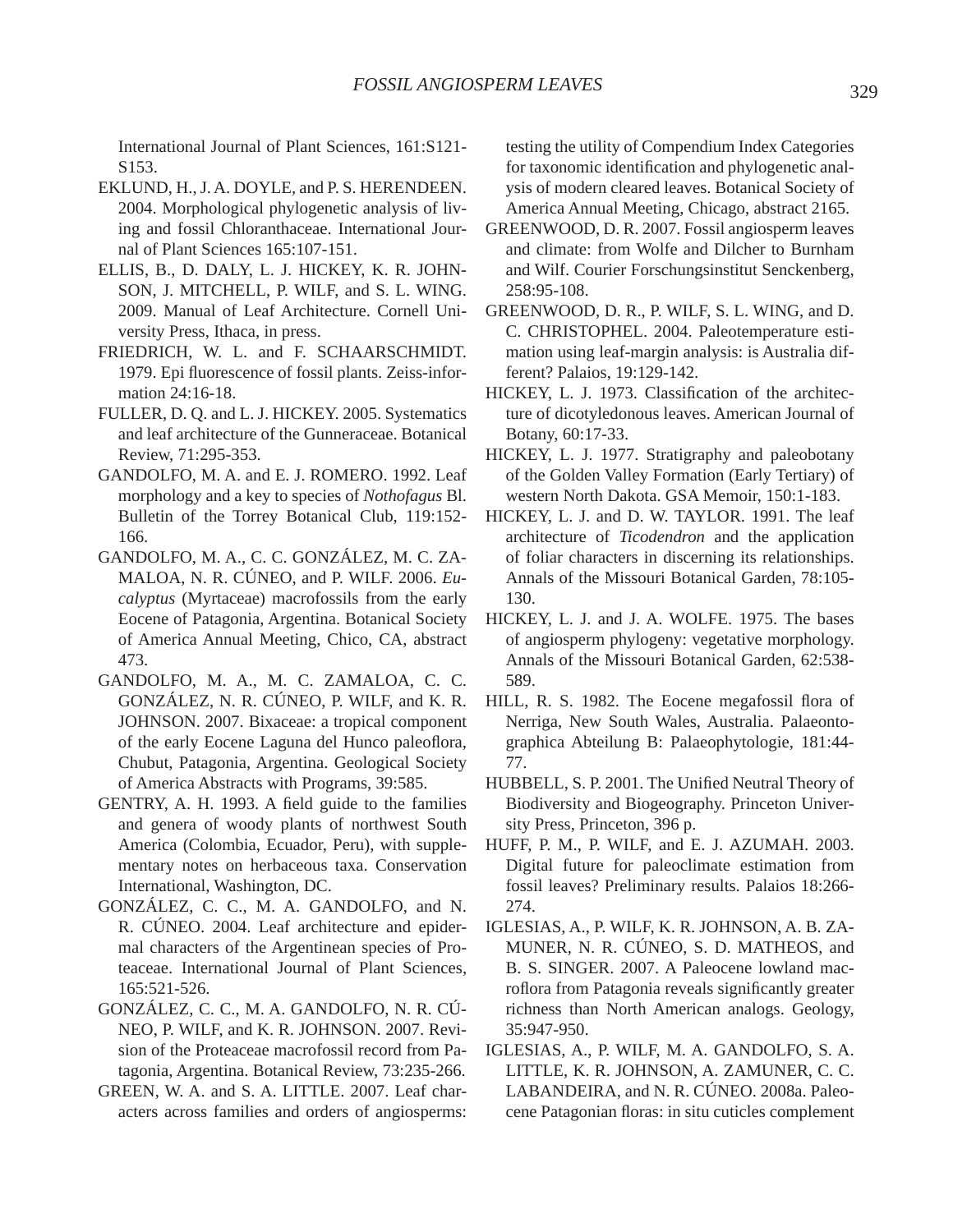architectural data from leaf compressions of Podocarpaceae, Lauraceae, and Nothofagaceae. Botanical Society of America Annual Meeting, Vancouver, abstract 449.

- IGLESIAS, A., S. A. LITTLE, P. WILF, and M. A. GANDOLFO. 2008b. An early Paleocene flower related to Resedaceae (Brassicales) bearing in situ pollen and cuticle from Patagonia, Argentina. International Organization of Paleobotany, VIIIth Quadrennial Conference, Bonn, Germany, Abstracts.
- JOHNSON, K. R., D. J. NICHOLS, M. ATTREP, Jr., and C. J. ORTH. 1989. High-resolution leaf-fossil record spanning the Cretaceous-Tertiary boundary. Nature, 340:708-711.
- JOHNSON, W. T. and H. H. LYON. 1991. Insects that Feed on Trees and Shrubs, 2 ed. Cornell University Press, Ithaca, 560 p.
- JORDAN, G. J. 1996. Eocene continental climates and latitudinal temperature gradients: Comment. Geology, 24:1054.
- KEATING, R. C. and V. RANDRIANASOLO. 1988. The contribution of leaf architecture and wood anatomy to classification of the Rhizophoraceae and Anisophylleaceae. Annals of the Missouri Botanical Garden, 75:1343-1368.
- KELLER, R. 2004. Identification of Tropical Woody Plants in the Absence of Flowers: a Field Guide, 2 ed. Birkhäuser Verlag, Basel, 294 p.
- KERP, H. and M. KRINGS. 1999. Light microscopy of cuticles. p. 52-56. *In* T. P. Jones and N. P. Rowe, eds., Fossil plants and spores: modern techniques. Geological Society, London.
- LABANDEIRA, C. C. 2002. Paleobiology of middle Eocene plant-insect associations from the Pacific Northwest: a preliminary report. Rocky Mountain Geology, 37:31-59.
- LABANDEIRA, C. C. 2005. The fossil record of insect extinction: new approaches and future directions. American Entomologist, 51:10-25.
- LABANDEIRA, C. C., K. R. JOHNSON, and P. WILF. 2002a. Impact of the terminal Cretaceous event on plant-insect associations. Proceedings of the National Academy of Sciences USA, 99:2061- 2066.
- LABANDEIRA, C. C., K. R. JOHNSON, and P. LANG. 2002b. Preliminary assessment of insect herbivory across the Cretaceous-Tertiary boundary: major extinction and minimum rebound. Geo-

logical Society of America Special Paper 361:297- 327.

- LABANDEIRA, C. C., P. WILF, K. R. JOHNSON, and F. MARSH. 2007. Guide to Insect (and other) Damage Types on Compressed Plant Fossils. Version 3.0. Smithsonian Institution, Washington, D.C., paleobiology.si.edu/insects/index.html.
- LITTLE, S. A., S. KEMBEL, P. WILF, and D. L. ROYER. 2008. Phylogenetic signal in leaf traits and its influence on leaf-climate correlations. Botanical Society of America Annual Meeting, Vancouver, abstract 626.
- LIU, Y. 1996. Foliar architecture of Betulaceae and a revision of Chinese betulaceous megafossils. Palaeontographica Abteilung B: Palaeophytologie, 239:23-57.
- MACGINITIE, H. D. 1969. The Eocene Green River flora of northwestern Colorado and northeastern Utah. University of California Publications in Geological Sciences, 83:1-140.
- MANCHESTER, S. R. 1989. Attached reproductive and vegetative remains of the extinct American-European genus *Cedrelospermum* (Ulmaceae) from the early Tertiary of Utah and Colorado. American Journal of Botany, 76:256-276.
- MANCHESTER, S. R. 2001. Update on the megafossil flora of Florissant, Colorado. Proceedings of the Denver Museum of Nature & Science, Series 4 1:137-162.
- MANCHESTER, S. R., D. L. DILCHER, and W. D. TIDWELL. 1986. Interconnected reproductive and vegetative remains of *Populus* (Salicaceae) from the middle Eocene Green River Formation, northeastern Utah. American Journal of Botany, 73:156- 160.
- MANCHESTER, S. R., D. L. DILCHER, and S. L. WING. 1998. Attached leaves and fruits of myrtaceous affinity from the middle Eocene of Colorado. Review of Palaeobotany and Palynology, 102:153- 163.
- MANCHESTER, S. R., P. R. CRANE, and L. B. GO-LOVNEVA. 1999. An extinct genus with affinities to extant *Davidia* and *Camptotheca* (Cornales) from the Paleocene of North America and eastern Asia. International Journal of Plant Sciences, 160:188-207.
- MANCHESTER, S. R. and L. J. HICKEY. 2007. Reproductive and vegetative organs of *Browniea*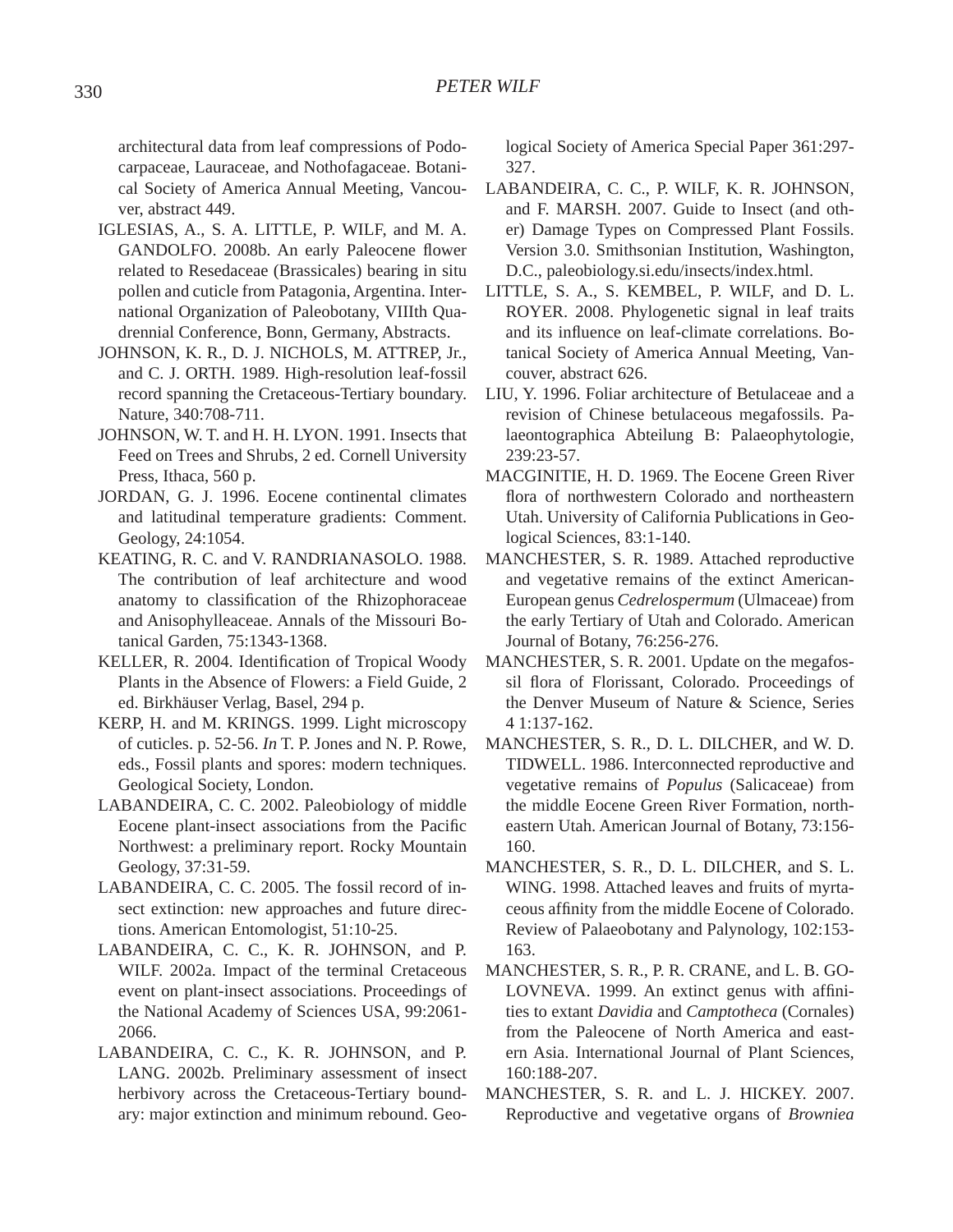gen. n. (Nyssaceae) from the Paleocene of North America. International Journal of Plant Sciences, 168:229-249.

- MANOS, P. S., P. S. SOLTIS, D. E. SOLTIS, S. R. MANCHESTER, S. H. OH, C. D. BELL, D. L. DILCHER, and D. E. STONE. 2007. Phylogeny of extant and fossil Juglandaceae inferred from the integration of molecular and morphological data sets. Systematic Biology, 56:412-430.
- MARTÍNEZ-MILLÁN, M. and S. R. S. CEVALLOS-FERRIZ. 2005. Arquitectura foliar de Anacardiaceae. Revista Mexicana de Biodiversidad, 76:137- 190.
- MCGILL, B. J., B. J. ENQUIST, E. WEIHER, and M. WESTOBY. 2006. Rebuilding community ecology from functional traits. Trends in Ecology & Evolution, 21:178-185.
- MOSBRUGGER, V. and T. UTESCHER. 1997. The coexistence approach - a method for quantitative reconstructions of Tertiary terrestrial palaeoclimate data using plant fossils. Palaeogeography, Palaeoclimatology, Palaeoecology, 134:61-86.
- PREMOLI, A. C. 1996. Leaf architecture of South American *Nothofagus* (Nothofagaceae) using traditional and new methods in morphometrics. Botanical Journal of the Linnean Society, 121:25-40.
- REICH, P. B., C. UHL, M. B. WALTERS, and D. S. ELLSWORTH. 1991. Leaf lifespan as a determinant of leaf structure and function among 23 Amazonian tree species. Oecologia, 86:16-24.
- REICH, P. B., M. B. WALTERS, and D. S. ELLS-WORTH. 1997. From tropics to tundra: Global convergence in plant functioning. Proceedings of the National Academy of Sciences USA, 94:13730- 13734.
- REICH, P. B., D. S. ELLSWORTH, M. B. WALTERS, J. M. VOSE, C. GRESHAM, J. C. VOLIN, and W. D. BOWMAN. 1999. Generality of leaf trait relationships: a test across six biomes. Ecology, 80:1955-1969.
- ROYER, D. L. 2008. Nutrient turnover rates in ancient terrestrial ecosystems. Palaios, 23:421-423.
- ROYER, D. L., P. WILF, D. A. JANESKO, E. A. KOWALSKI, and D. L. DILCHER. 2005. Correlations of climate and plant ecology to leaf size and shape: potential proxies for the fossil record. American Journal of Botany, 92:1141-1151.
- ROYER, D. L., L. SACK, P. WILF, C. H. LUSK, G. J. JORDAN, Ü. NIINEMETS, I. J. WRIGHT, M. WESTOBY, B. CARIGLINO, P. D. COLEY, A. D. CUTTER, K. R. JOHNSON, C. C. LABANDEI-RA, A. T. MOLES, M. B. PALMER, and F. VAL-LADARES. 2007. Fossil leaf economics quantified: calibration, Eocene case study, and implications. Paleobiology, 33:574-589.
- ROYER, D. L., J. C. MCELWAIN, J. M. ADAMS, and P. WILF. 2008. Sensitivity of leaf size and shape to climate within *Acer rubrum* and *Quercus kelloggii*. New Phytologist, 179: 808-817.
- RUSSO, R. 2007. Field Guide to Plant Galls of California and other Western States. University of California Press, Berkeley, 400 p.
- SARZETTI, L., C. C. LABANDEIRA, and J. GE-NISE. 2008. A leafcutter bee trace fossil from the middle Eocene of Patagonia, Argentina, and a review of megachilid (Hymenoptera) ichnology. Palaeontology 51:933-941.
- SCHAARSCHMIDT, F. 1982. Präparation und Untersuchung der Eozänen Pflanzenfossilen von Messel bei Darmstadt. Courier Forschungsinstitut Senckenberg, 56:59-77.
- SCHARASCHKIN, T. and J. A. DOYLE. 2005. Phylogeny and historical biogeography of *Anaxagorea* (Annonaceae) using morphology and non-coding chloroplast sequence data. Systematic Botany, 30:712-735.
- SCHOUTEN, S., J. ELDRETT, D. R. GREENWOOD, I. HARDING, M. BAAS, and J. S. S. DAMSTÉ. 2008. Onset of long-term cooling of Greenland near the Eocene-Oligocene boundary as revealed by branched tetraether lipids. Geology, 36:147- 150.
- SECORD, R., P. D. GINGERICH, M. E. SMITH, W. C. CLYDE, P. WILF, and B. S. SINGER. 2006. Geochronology and mammalian biostratigraphy of middle and upper Paleocene continental strata, Bighorn Basin, Wyoming. American Journal of Science, 306:211-245.
- SNELL, K. E., J. M. EILER, D. DETTMAN, and P. L. KOCH. 2007. Continental temperatures from the Paleocene-Eocene boundary in the Big Horn Basin, WY from carbonate clumped isotope thermometry. Geochimica et Cosmochimica Acta, 71:A950.
- SWENSON, N. G. and B. J. ENQUIST. 2007. Ecological and evolutionary determinants of a key plant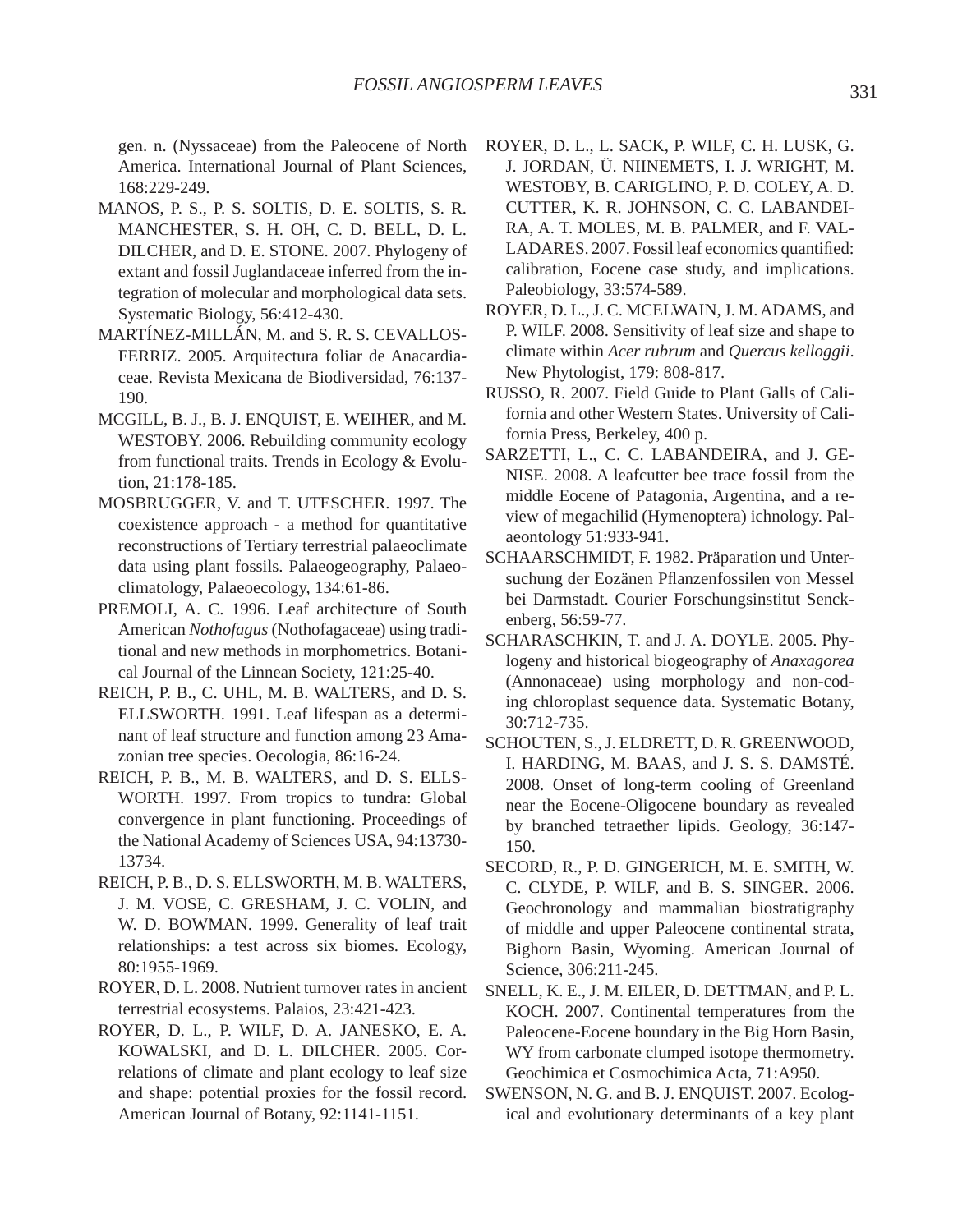functional trait: wood density and its communitywide variation across latitude and elevation. American Journal of Botany, 94:451-459.

- TODZIA, C. A. and R. C. KEATING. 1991. Leaf architecture of the Chloranthaceae. Annals of the Missouri Botanical Garden, 78:476-496.
- WEIJERS, J. W. H., S. SCHOUTEN, A. SLUIJS, H. BRINKHUIS, and J. S. S. DAMSTÉ. 2007. Warm Arctic continents during the Palaeocene-Eocene thermal maximum. Earth and Planetary Science Letters, 261:230-238.
- WILF, P. 1997. When are leaves good thermometers? A new case for Leaf Margin Analysis. Paleobiology, 23:373-390.
- WILF, P. 2000. Late Paleocene-early Eocene climate changes in southwestern Wyoming: paleobotanical analysis. Geological Society of America Bulletin, 112:292-307.
- WILF, P. 2008. Insect-damaged fossil leaves record food web response to ancient climate change and extinction. New Phytologist, 178:486-502.
- WILF, P. and C. C. LABANDEIRA. 1999. Response of plant-insect associations to Paleocene-Eocene warming. Science, 284:2153-2156.
- WILF, P., S. L. WING, D. R. GREENWOOD, and C. L. GREENWOOD. 1998. Using fossil leaves as paleoprecipitation indicators: an Eocene example. Geology, 26:203-206.
- WILF, P., S. L. WING, D. R. GREENWOOD, and C. L. GREENWOOD. 1999. Using fossil leaves as paleoprecipitation indicators: An Eocene example: Reply. Geology, 27:92.
- WILF, P., C. C. LABANDEIRA, W. J. KRESS, C. L. STAINES, D. M. WINDSOR, A. L. ALLEN, and K. R. JOHNSON. 2000. Timing the radiations of leaf beetles: hispines on gingers from latest Cretaceous to Recent. Science, 289:291-294.
- WILF, P., C. C. LABANDEIRA, K. R. JOHNSON, P. D. COLEY, and A. D. CUTTER. 2001. Insect herbivory, plant defense, and early Cenozoic climate change. Proceedings of the National Academy of Sciences USA, 98:6221-6226.
- WILF, P., N. R. CÚNEO, K. R. JOHNSON, J. F. HICKS, S. L. WING, and J. D. OBRADOV-ICH. 2003a. High plant diversity in Eocene South America: evidence from Patagonia. Science, 300:122-125.
- WILF, P., K. R. JOHNSON, and B. T. HUBER. 2003b. Correlated terrestrial and marine evidence for global climate changes before mass extinction at the Cretaceous-Paleogene boundary. Proceedings of the National Academy of Sciences USA, 100:599-604.
- WILF, P., K. R. JOHNSON, N. R. CÚNEO, M. E. SMITH, B. S. SINGER, and M. A. GANDOLFO. 2005a. Eocene plant diversity at Laguna del Hunco and Río Pichileufú, Patagonia, Argentina. American Naturalist, 165:634-650.
- WILF, P., C. C. LABANDEIRA, K. R. JOHNSON, and N. R. CÚNEO. 2005b. Richness of plant-insect associations in Eocene Patagonia: a legacy for South American biodiversity. Proceedings of the National Academy of Sciences USA, 102:8944- 8948.
- WILF, P., C. C. LABANDEIRA, K. R. JOHNSON, and B. ELLIS. 2006. Decoupled plant and insect diversity after the end-Cretaceous extinction. Science, 313:1112-1115.
- WILF, P., M. A. GANDOLFO, K. R. JOHNSON, and N. R. CÚNEO. 2007. Biogeographic significance of the Laguna del Hunco flora, early Eocene of Patagonia, Argentina. Geological Society of America Abstracts with Programs, 39:585.
- WILF, P., S. A. LITTLE, A. IGLESIAS, M. C. ZA-MALOA, M. A. GANDOLFO, K. R. JOHNSON, and N. R. CÚNEO. 2008. Discovery of *Papuacedrus* (Cupressaceae, Libocedrinae) in Eocene Patagonia clarifies the Southern Rainforest enigma. Botanical Society of America Annual Meeting, Vancouver, abstract 391.
- WING, S. L. and L. J. HICKEY. 1984. The *Platycarya* perplex and the evolution of the Juglandaceae. American Journal of Botany, 71:388-411.
- WING, S. L., J. ALROY, and L. J. HICKEY. 1995. Plant and mammal diversity in the Paleocene to early Eocene of the Bighorn Basin. Palaeogeography, Palaeoclimatology, Palaeoecology, 115:117- 155.
- WING, S. L., H. BAO, and P. L. KOCH. 2000. An early Eocene cool period? Evidence for continental cooling during the warmest part of the Cenozoic. p. 197-237. *In* B. T. Huber, K. MacLeod, and S. L. Wing, eds., Warm Climates in Earth History. Cambridge University Press, Cambridge.